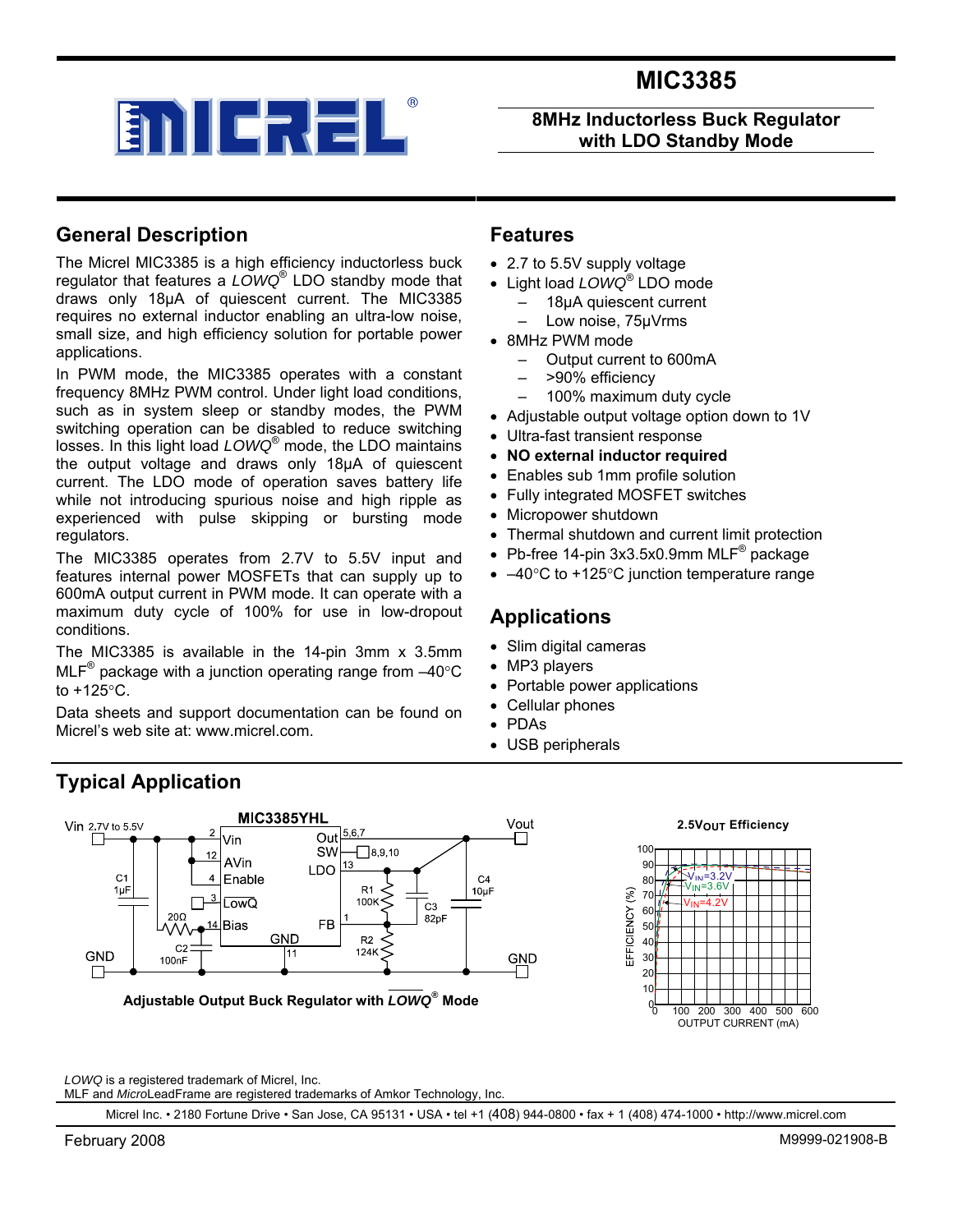## **Ordering Information**

| <b>Part Number</b> | <b>Voltage</b> | <b>Temperature Range</b>           | Package                                       | <b>Lead Finish</b> |
|--------------------|----------------|------------------------------------|-----------------------------------------------|--------------------|
| MIC3385YHL         | Adj.           | $-40^{\circ}$ to +125 $^{\circ}$ C | 14-Pin 3mm x 3.5mm MLF $^\circ$               | Pb-free            |
| MIC3385-1.5YHL     | 5V             | $-40^{\circ}$ to +125°C            | 14-Pin 3mm x 3.5mm $\mathsf{MLF}^\circledast$ | Pb-free            |

 **Notes:** 

MLF® is a GREEN RoHS compliant package. Lead finish is NiPdAu. Mold compound is Halogen Free. Other voltage options available. Please contact Micrel for details.

## **Pin Configuration**



## **Pin Description**

| <b>Pin Number</b> | <b>Pin Name</b> | <b>Pin Function</b>                                                                                                                                          |
|-------------------|-----------------|--------------------------------------------------------------------------------------------------------------------------------------------------------------|
|                   | FB.             | Feedback. Input to the error amplifier. Connect to the external resistor divider<br>network to set the output voltage.                                       |
| 2                 | <b>VIN</b>      | Supply Voltage (Input): Supply voltage for the internal switches and drivers.                                                                                |
| 3                 | LOWQ            | Enable LDO Mode (Input): Logic low enables the internal LDO and disables the<br>PWM operation. Logic high enables the PWM mode and disables the LDO<br>mode. |
| 4                 | EN              | Enable (Input). Logic low will shut down the device, reducing the quiescent<br>current to less than 5uA.                                                     |
| 5,6,7             | <b>OUT</b>      | Switch Output after inductor.                                                                                                                                |
| 8,9,10            | SW              | Switch (Output): Internal power MOSFET output switches before Inductor                                                                                       |
| 11                | <b>GND</b>      | Power Ground. Requires input capacitor to GND.                                                                                                               |
| 12                | <b>AVIN</b>     | Analog Supply Voltage (Input): Supply voltage for the analog control circuitry and<br>LDO input power. Requires bypass capacitor to GND.                     |
| 13                | LDO             | LDO Output (Output): Connect to $V_{OUT}$ for LDO mode operation.                                                                                            |
| 14                | <b>BIAS</b>     | Internal circuit bias supply. Must be de-coupled to signal ground with a $0.1\mu$ F<br>capacitor and should not be loaded.                                   |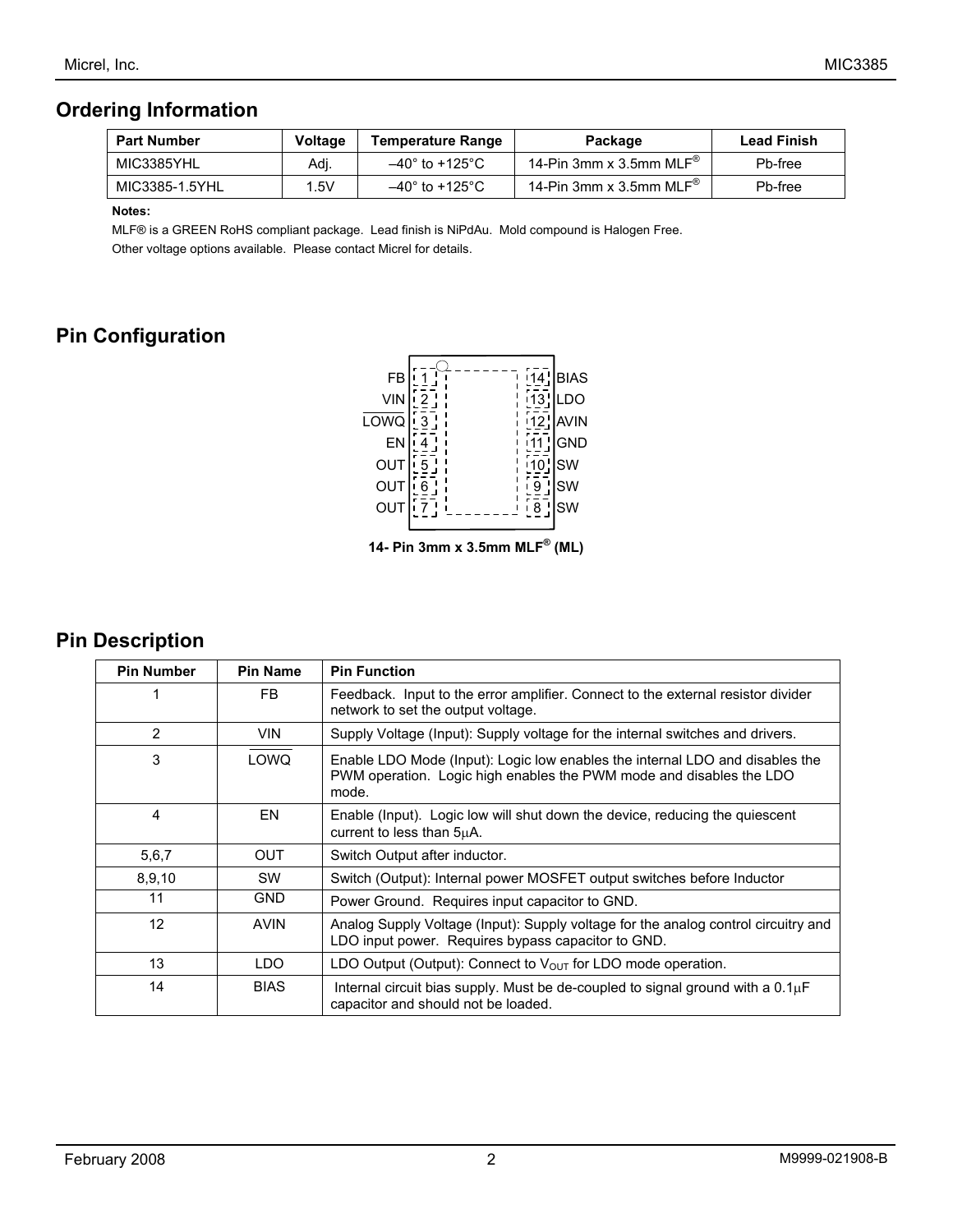# **Absolute Maximum Ratings(1)**

# **Operating Ratings(2)**

# **Electrical Characteristics(4)**

|  |  |  |  |  |  |  | $V_{IN}$ = $V_{EN}$ = $V_{LOWQ}$ =3.6V; L = 0.47µH; $C_{OUT}$ = 10µF; $T_A$ = 25°C, unless noted. <b>Bold</b> values indicate -40°C $\leq T_J \leq +125$ °C. |
|--|--|--|--|--|--|--|--------------------------------------------------------------------------------------------------------------------------------------------------------------|
|--|--|--|--|--|--|--|--------------------------------------------------------------------------------------------------------------------------------------------------------------|

| <b>Parameter</b>                            | <b>Condition</b>                                                                                                                                                                        | Min          | <b>Typ</b>   | <b>Max</b>     | <b>Units</b>     |
|---------------------------------------------|-----------------------------------------------------------------------------------------------------------------------------------------------------------------------------------------|--------------|--------------|----------------|------------------|
| Supply Voltage Range                        |                                                                                                                                                                                         | 2.7          |              | 5.5            | $\vee$           |
| Under-Voltage Lockout<br>Threshold          | (turn-on)                                                                                                                                                                               | 2.45         | 2.55         | 2.65           | $\vee$           |
| <b>UVLO Hysteresis</b>                      |                                                                                                                                                                                         |              | 100          |                | mV               |
| Quiescent Current, PWM<br>mode              | $V_{FB}$ = 0.9 * $V_{NOM}$ (not switching)                                                                                                                                              |              | 690          | 900            | μA               |
| Quiescent Current, LDO<br>mode              | $V_{LOWQ} = 0V$ ; $I_{OUT} = 0mA$                                                                                                                                                       |              | 16           | 29             | μA               |
| Shutdown Current                            | $V_{FN} = 0V$                                                                                                                                                                           |              | 0.01         | 5              | μA               |
| [Adjustable] Feedback<br>Voltage            | ±1%<br>$\pm$ 2% (over temperature)                                                                                                                                                      | 0.99<br>0.98 | 1            | 1.01<br>1.02   | $\vee$<br>$\vee$ |
| FB pin input current                        |                                                                                                                                                                                         |              | $\mathbf{1}$ |                | nA               |
| <b>Current Limit in PWM Mode</b>            | $V_{FB} = 0.9 * V_{NOM}$                                                                                                                                                                | 0.75         | $\mathbf{1}$ | 1.85           | A                |
| Output Voltage Line<br>Regulation           | $V_{\text{OUT}}$ > 2V; $V_{\text{IN}}$ = $V_{\text{OUT}}$ +300mV to 5.5V; $I_{\text{LOAD}}$ = 100mA<br>$V_{\text{OUT}}$ < 2V; V <sub>IN</sub> = 2.7V to 5.5V; I <sub>LOAD</sub> = 100mA |              | 0.13         |                | %                |
| Output Voltage Load<br>Regulation, PWM Mode | $20mA < I_{LQAD} < 300mA$                                                                                                                                                               |              | 0.2          |                | $\frac{0}{0}$    |
| Output Voltage Load<br>Regulation, LDO Mode | $100\mu$ A < $I_{LOAD}$ < 50mA<br>$V_{LOWQ} = 0V$                                                                                                                                       |              | 0.1          |                | $\frac{0}{0}$    |
| Maximum Duty Cycle                          | $V_{FB} \leq 0.4V$                                                                                                                                                                      | 100          |              |                | $\%$             |
| <b>PWM Switch</b>                           | $I_{SW}$ = 50mA $V_{FB}$ = 0.7V <sub>FB NOM</sub> (High Side Switch)                                                                                                                    |              | 0.4          |                | Ω                |
| <b>ON-Resistance</b>                        | $I_{SW}$ = -50mA $V_{FB}$ = 1.1 $V_{FB}$ NOM (Low Side Switch)                                                                                                                          |              | 0.4          |                |                  |
| <b>Oscillator Frequency</b>                 |                                                                                                                                                                                         | 7.2          | 8            | 8.8            | <b>MHz</b>       |
| LOWQ threshold voltage                      |                                                                                                                                                                                         | 0.5          | 0.85         | 1.3            | $\vee$           |
| <b>LOWQ Input Current</b>                   |                                                                                                                                                                                         |              | 0.1          | $\mathbf{2}$   | μA               |
| Enable Threshold                            |                                                                                                                                                                                         | 0.5          | 0.85         | $1.3$          | $\vee$           |
| Enable Input Current                        |                                                                                                                                                                                         |              | 0.1          | $\overline{2}$ | μA               |
| <b>LDO Dropout Voltage</b>                  | $I_{\text{OUT}}$ = 50mA, Note 5                                                                                                                                                         |              | 110          |                | mV               |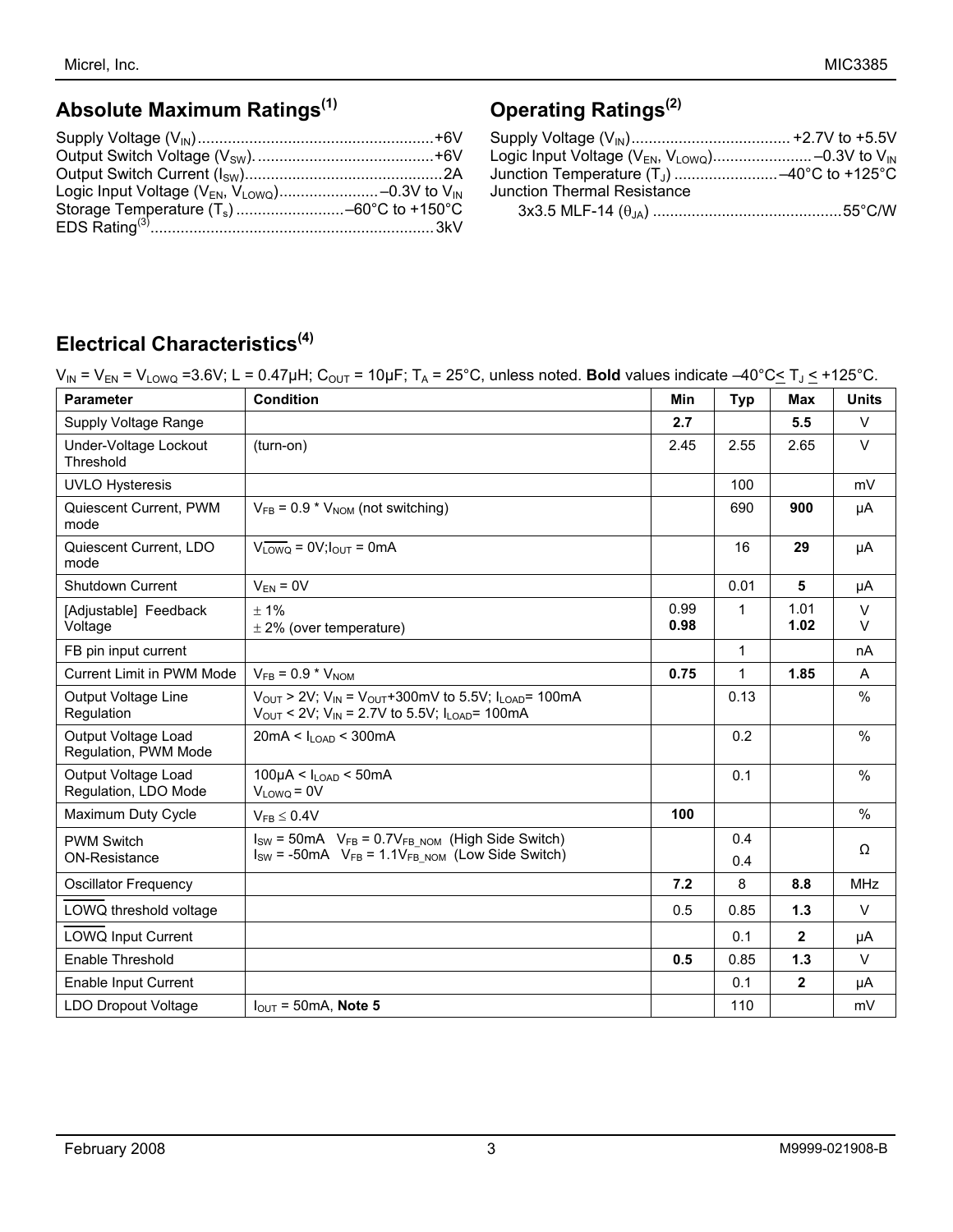| <b>Parameter</b>                      | <b>Condition</b>                                           | Min | Typ  | Max | <b>Units</b> |
|---------------------------------------|------------------------------------------------------------|-----|------|-----|--------------|
| Output Voltage Noise                  | LOWQ = $0V$ ; C <sub>OUT</sub> = $10\mu$ F, 10Hz to 100kHz |     | 75   |     | µVrms        |
| <b>LDO Current Limit</b>              | LOWQ = $0V$ ; $V_{OUT}$ = 0V (LDO Mode)                    | 60  | 120  |     | mA           |
| Over-Temperature<br>Shutdown          |                                                            |     | 160  |     | $^{\circ}C$  |
| Over-Temperature<br><b>Hysteresis</b> |                                                            |     | 20   |     | $^{\circ}C$  |
| Internal Inductor                     |                                                            |     | 0.47 |     | μH           |

#### **Notes:**

- 1. Exceeding the absolute maximum rating may damage the device.
- 2. The device is not guaranteed to function outside its operating rating.
- 3. Devices are ESD sensitive. Handling precautions recommended. Human body model: 1.5kΩ in series with 100pF.
- 4. Specification for packaged product only.
- 5. Dropout voltage is defined as the input-to-output differential at which the output voltage drops 2% below its nominal value that is initially measured at a 1V differential. For outputs below 2.7V, the dropout voltage is the input-to-output voltage differential with a minimum input voltage of 2.7V.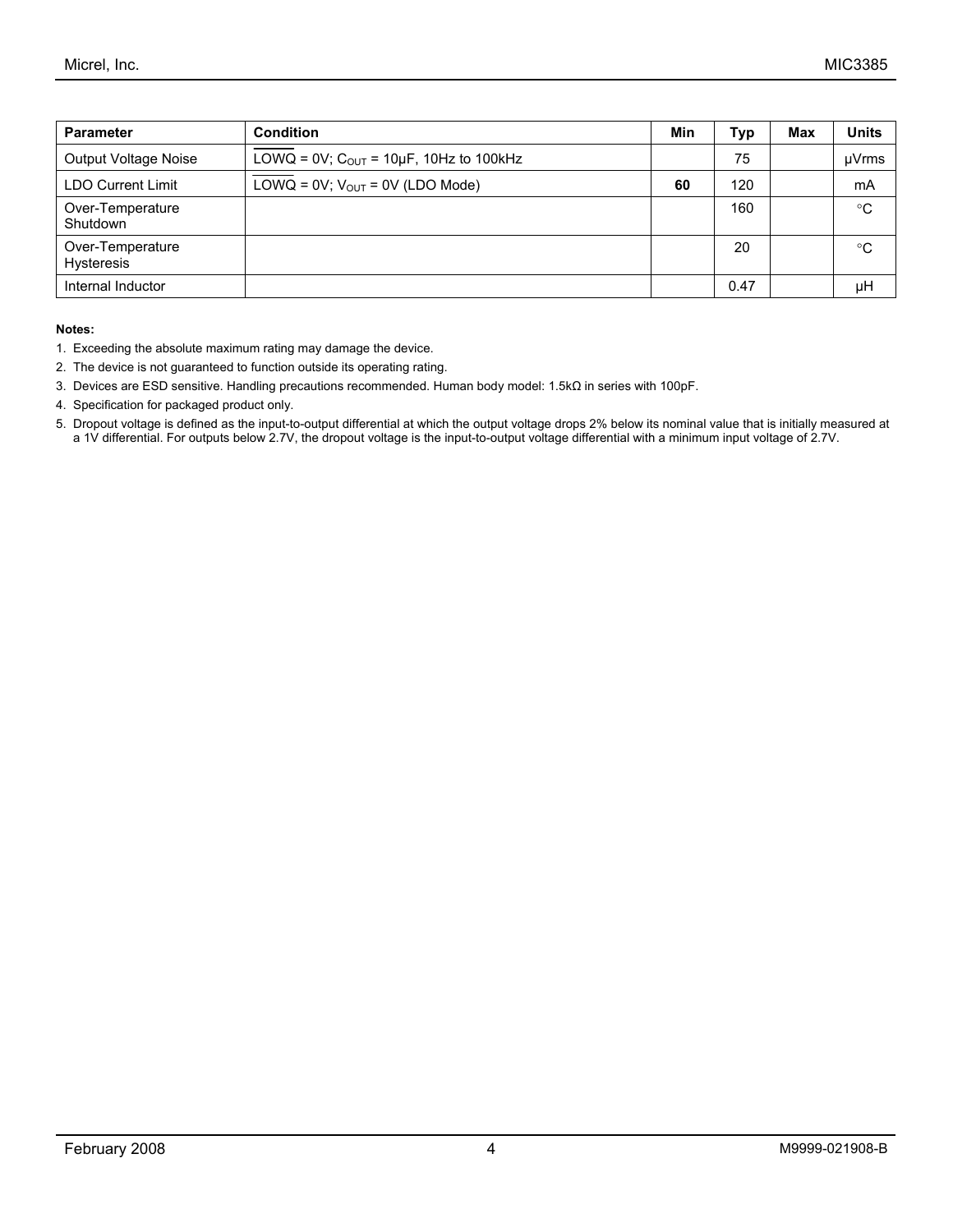$6'$ 

### **Typical Characteristics ― PWM Mode**



4.1

4.8

55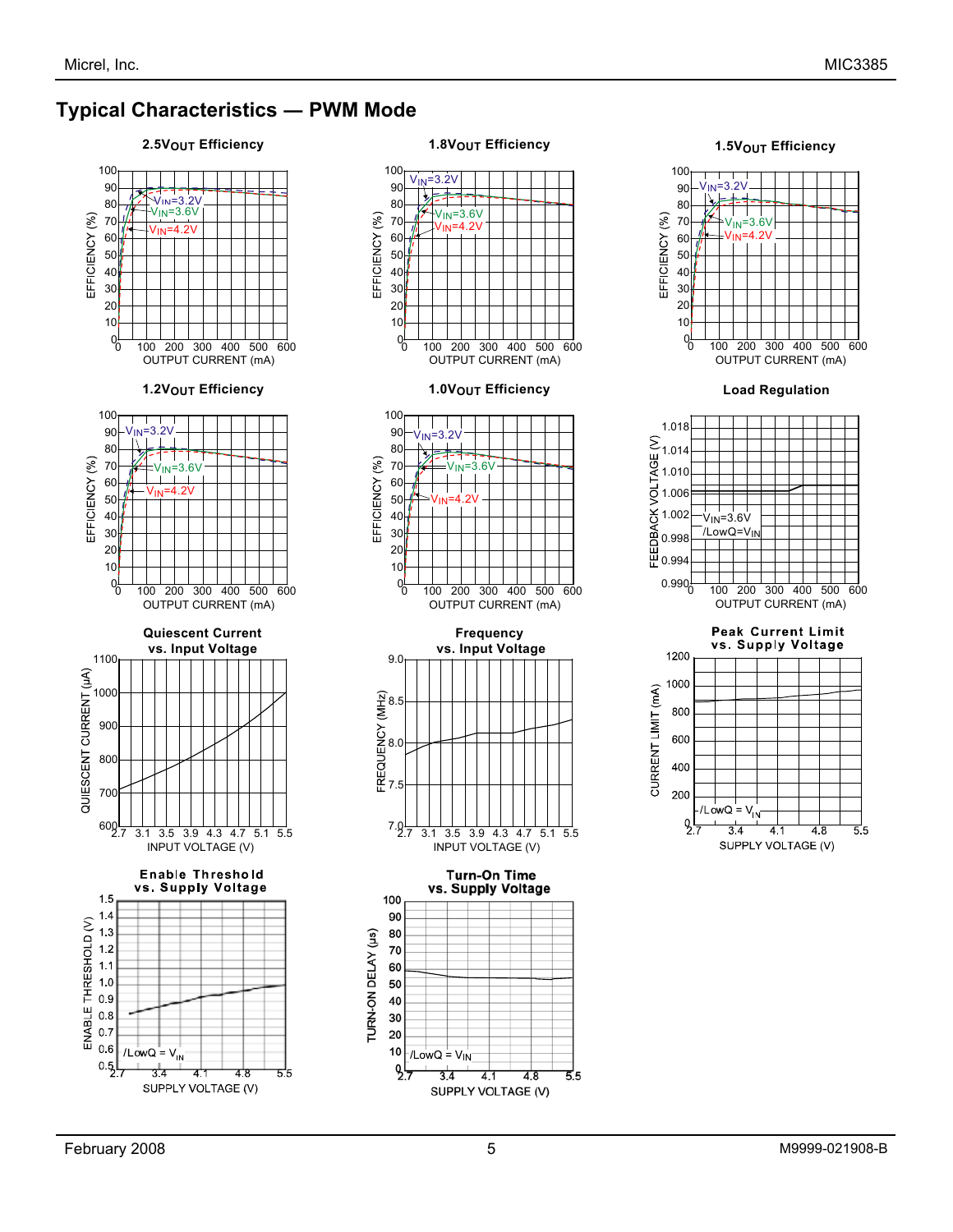## **Typical Characteristics ― LDO Mode**





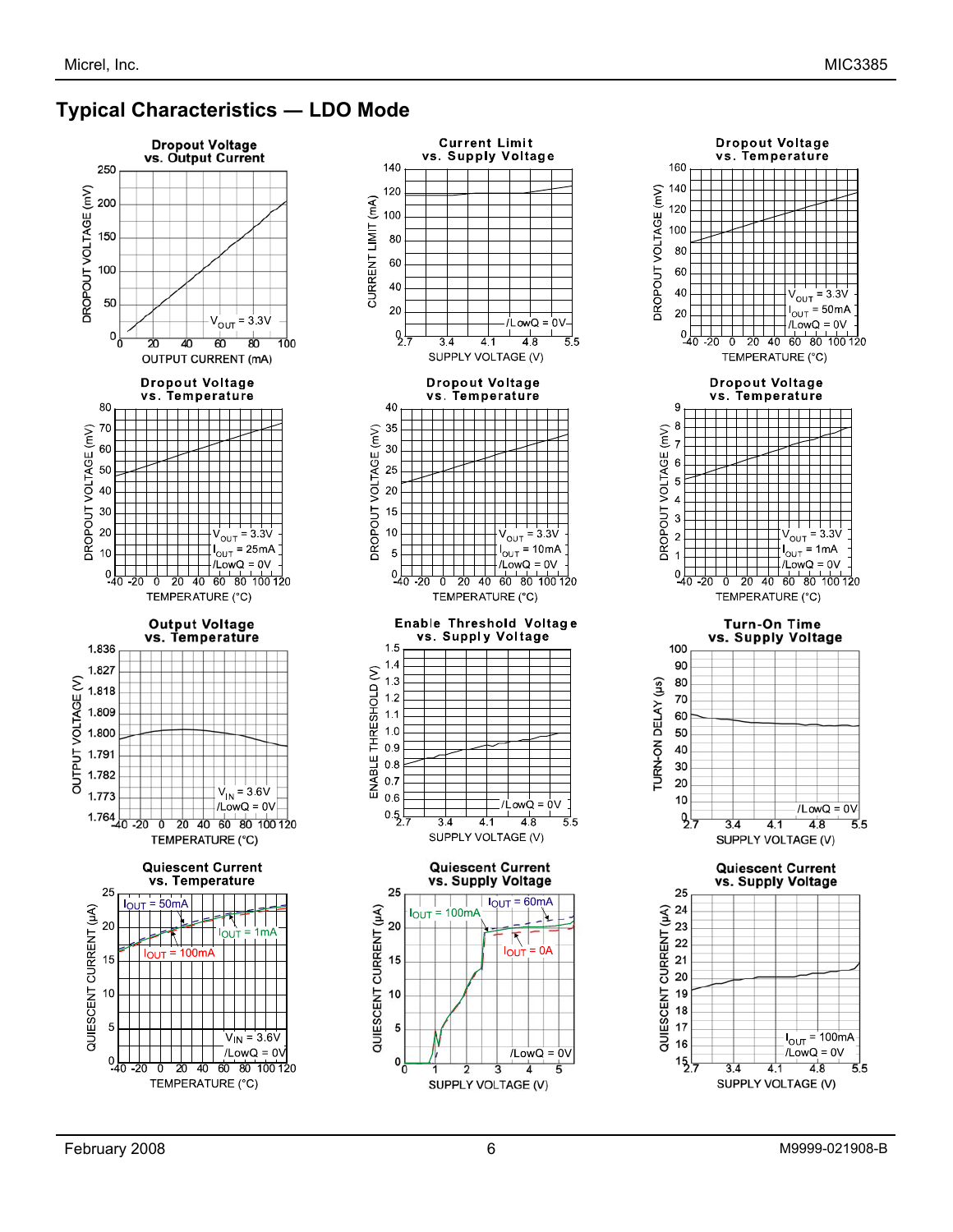## **Typical Characteristics ― LDO Mode (cont.)**



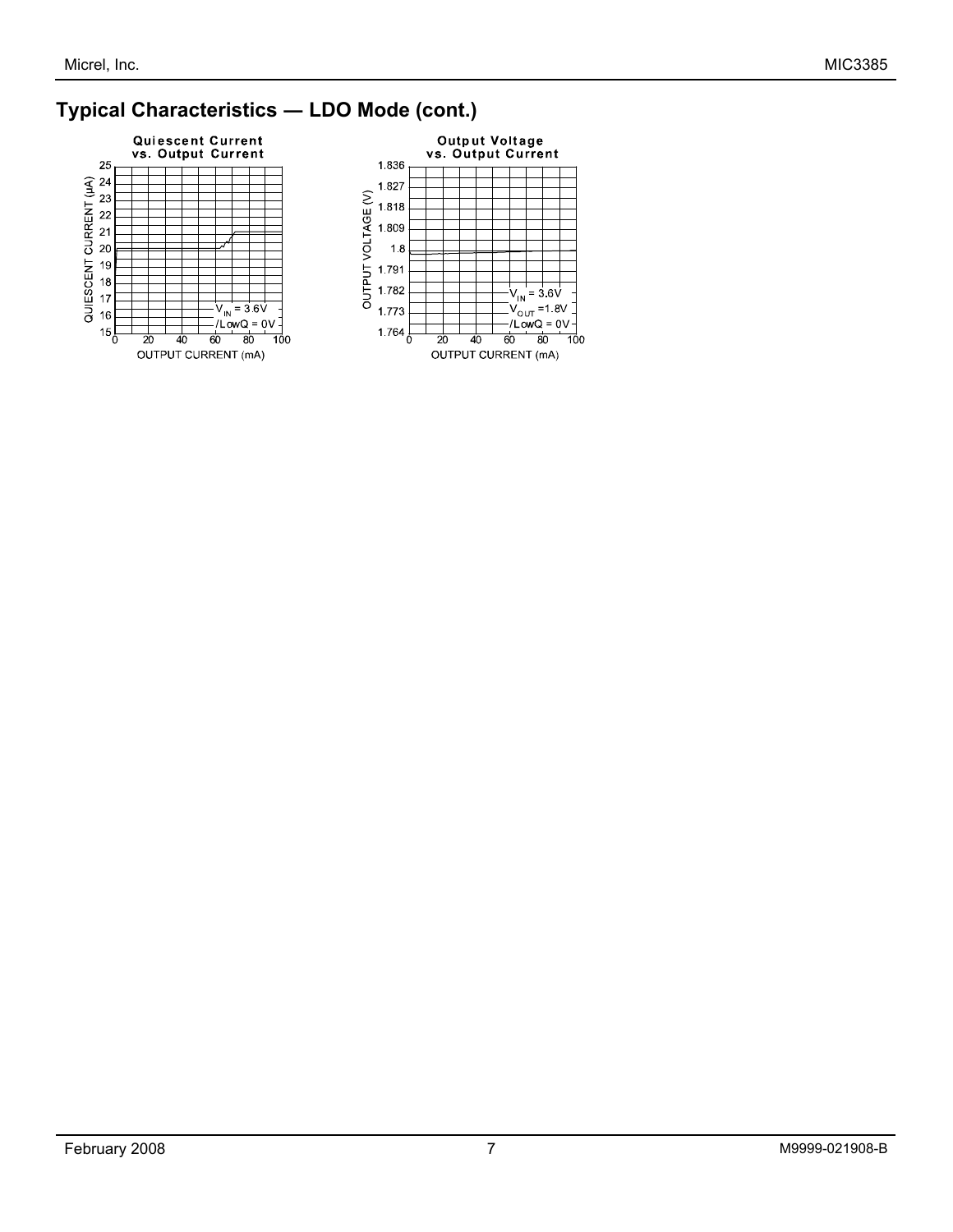## **Functional Characteristics**





Time (100µs/div)

**Enable Transient PWM Mode**



**Enable Transient LDO Mode**

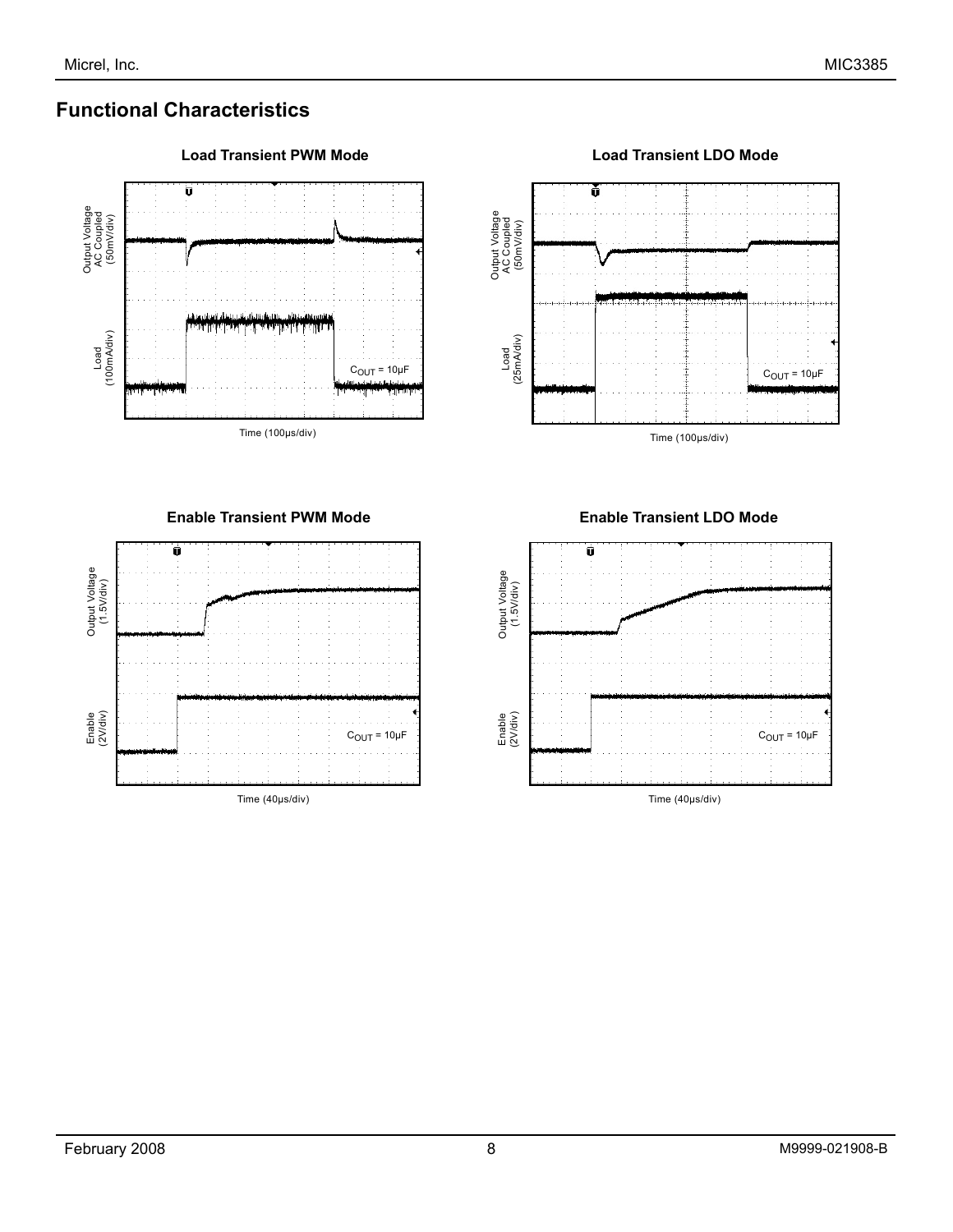## **Functional Diagram**



**MIC3385 Block Diagram**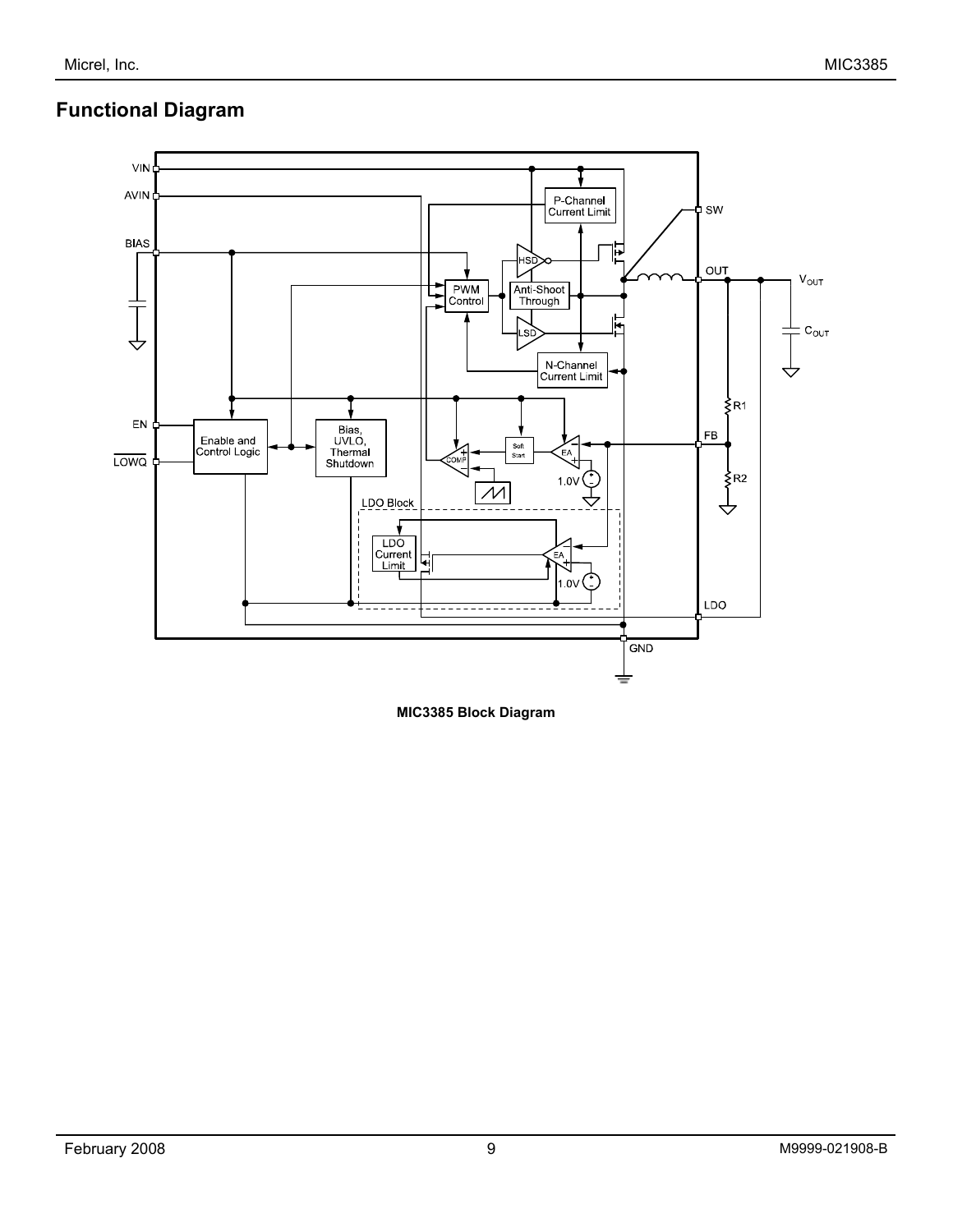## **Functional Description**

#### **VIN**

VIN provides power to the MOSFETs for the switch mode regulator section, along with the current limiting sensing. Due to the high switching speeds, a 1µF capacitor is recommended to ground (GND) pin for bypassing. Please refer to layout recommendations.

#### **AVIN**

Analog  $V_{IN}$  (AVIN) provides power to the LDO subsection and the bias through an internal 6Ω resistor. AVIN and VIN must be tied together. Careful layout should be considered to ensure that high frequency switching noise caused by VIN is reduced before reaching AVIN.

#### **LDO**

The LDO pin is the output of the linear regulator and should be connected to the output. In LOWQ mode (LOWQ < 1.5V), the LDO provides the output voltage. In PWM mode (LOWQ > 1.5V) the LDO pin is high impedance.

#### **EN**

The enable pin provides a logic level control of the output. In the off state, supply current of the device is greatly reduced (typically <1µA). Also, in the off state, the output drive is placed in a "tri-stated" condition, where both the high side P-channel MOSFET and the low-side N-channel are in an "off" or non-conducting state. Do not drive the enable pin above the supply voltage.

#### **LOWQ**

The LOWQ pin provides a logic level control between the internal PWM mode and the low noise linear regulator mode. With LOWQ pulled low (<0.5V), quiescent current of the device is greatly reduced by switching to a low noise linear regulator mode that has a typical  $I<sub>o</sub>$  of 18µA. In linear (LDO) mode the output can deliver 60mA of current to the output. By placing LOWQ high ( $>1.5V$ ), this transitions the device into a constant frequency PWM buck regulator mode. This allows the device the ability to efficiently deliver up to 600mA of output current at the same output voltage.

#### **BIAS**

The BIAS pin supplies the power to the internal power to the control and reference circuitry. The bias is powered from input voltage through an RC lowpass filter. The RC lowpass filter frequency is:

$$
\geq \frac{1}{2\pi(20)\Omega(100nF)}
$$

#### **FB**

The feedback pin (FB) provides the control path to control the output. For adjustable versions, a resistor divider connecting the feedback to the output is used to adjust the desired output voltage. The output voltage is calculated as follows:

$$
V_{OUT} = V_{REF} \times \left(\frac{R1}{R2} + 1\right)
$$

where  $V_{REF}$  is equal to 1.0V.

A feedforward capacitor is recommended for most designs using the adjustable output voltage option. To reduce battery current draw, a 100K feedback resistor is recommended from the output to the FB pin (R1). Also, a feedforward capacitor should be connected between the output and feedback (across R1). The large resistor value and the parasitic capacitance of the FB pin can cause a high frequency pole that can reduce the overall system phase margin. By placing a feedforward capacitor, these effects can be significantly reduced. Feedforward capacitance  $(C_{FF})$  can be calculated as follows:

$$
C_{FF} = \frac{1}{2\pi \times R1 \times 160kHz}
$$

For fixed options a feedforward capacitor from the output to the FB pin is required. Typically a 100pF small ceramic capacitor is recommended

#### **SW**

The switch (SW) pin connects directly to the inductor and provides the switching current necessary to operate in PWM mode. Due to the high speed switching on this pin, the switch node should be routed away from sensitive nodes.

#### **GND**

#### Combines PGND and SGND

Power ground (PGND) is the ground path for the high current PWM mode. Signal ground (SGND) is the ground path for the biasing and control circuitry.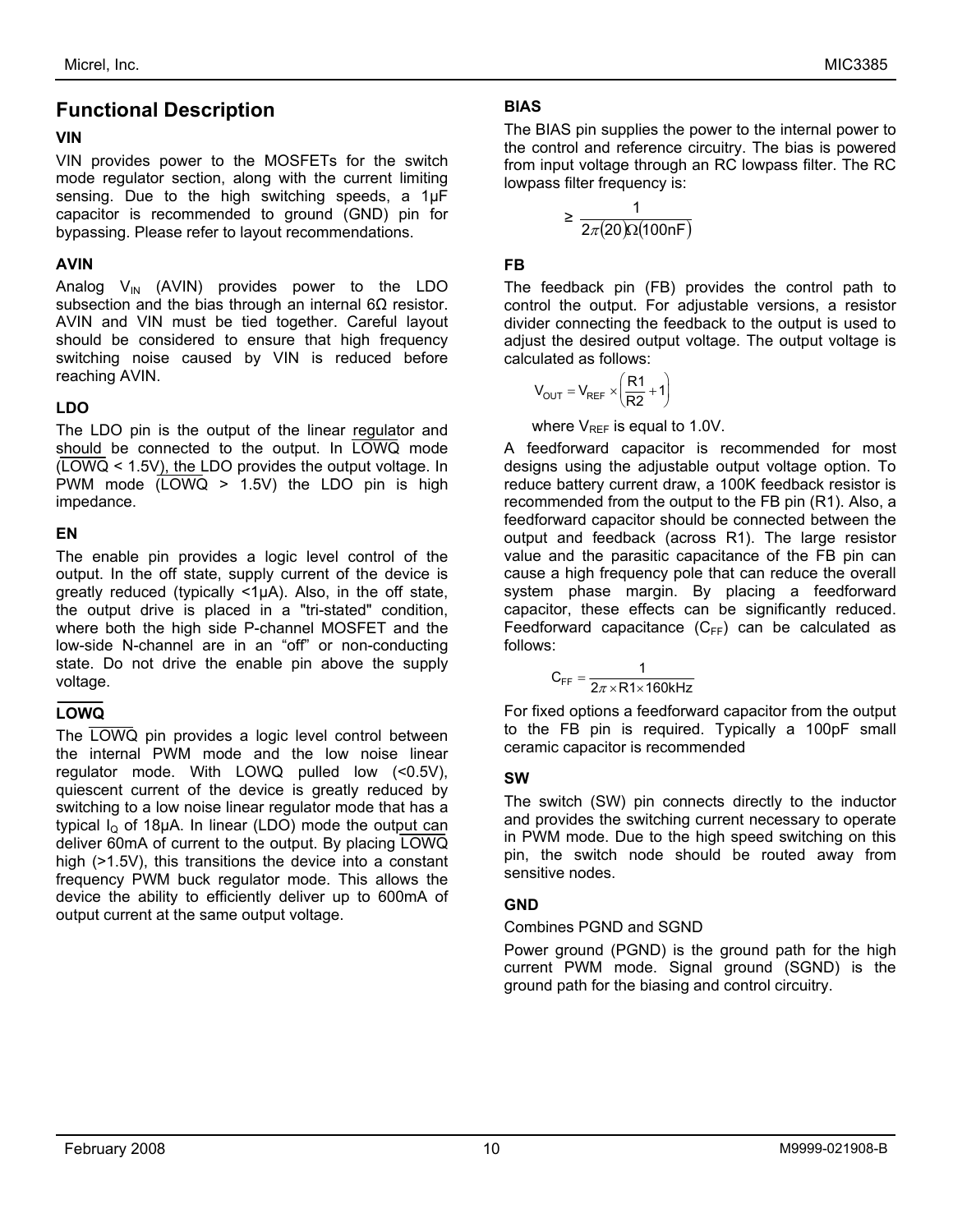## **Application Information**

The MIC3385 is a 600mA PWM power supply that utilizes a LOWQ light load mode to maximize battery efficiency in light load conditions. This is achieved with a LOWQ control pin that when pulled low, shuts down all the biasing and drive current for the PWM regulator, drawing only 18µA of operating current. This allows the output to be regulated through the LDO output. It is capable of providing 60mA of output current. This method has the advantage of producing a clean, low current, ultra low noise output in LOWQ mode. During LOWQ mode, the SW node becomes high impedance, blocking current flow. Other methods of reducing quiescent current, such as pulse frequency modulation (PFM) or bursting techniques create large amplitude, low frequency ripple voltages that can be detrimental to system operation.

When more than 60mA is required, the LOWQ pin can be forced high, causing the MIC3385 to enter PWM mode. In this case, the LDO output makes a "hand-off" to the PWM regulator with virtually no variation in output voltage. The LDO output then turns off allowing up to 600mA of current to be efficiently supplied through the PWM output to the load.

#### **Input Capacitor**

A minimum 1µF ceramic is recommended on the VIN pin for bypassing. X5R or X7R dielectrics are recommended for the input capacitor. Y5V dielectrics lose most of their capacitance over temperature and are therefore, not recommended.

A minimum 1µF is recommended close to the VIN and PGND pins for high frequency filtering. Smaller case size capacitors are recommended due to their lower ESR and ESL. Please refer to layout recommendations for proper layout of the input capacitor.

#### **Output Capacitor**

The MIC3385 is optimized for a 10µF output capacitor. A larger value can be used to improve transient response The MIC3385 utilizes type III internal compensation and utilizes an internal high frequency zero to compensate for the double pole roll off of the LC filter. For this reason, larger output capacitors can create instabilities. X5R or X7R dielectrics are recommended for the output capacitor. Y5V dielectrics lose most of their capacitance over temperature and are therefore, not recommended.

In addition to a 10µF, a small 10nF is recommended close to the load for high frequency filtering. Smaller case size capacitors are recommended due to there lower ESR and ESL.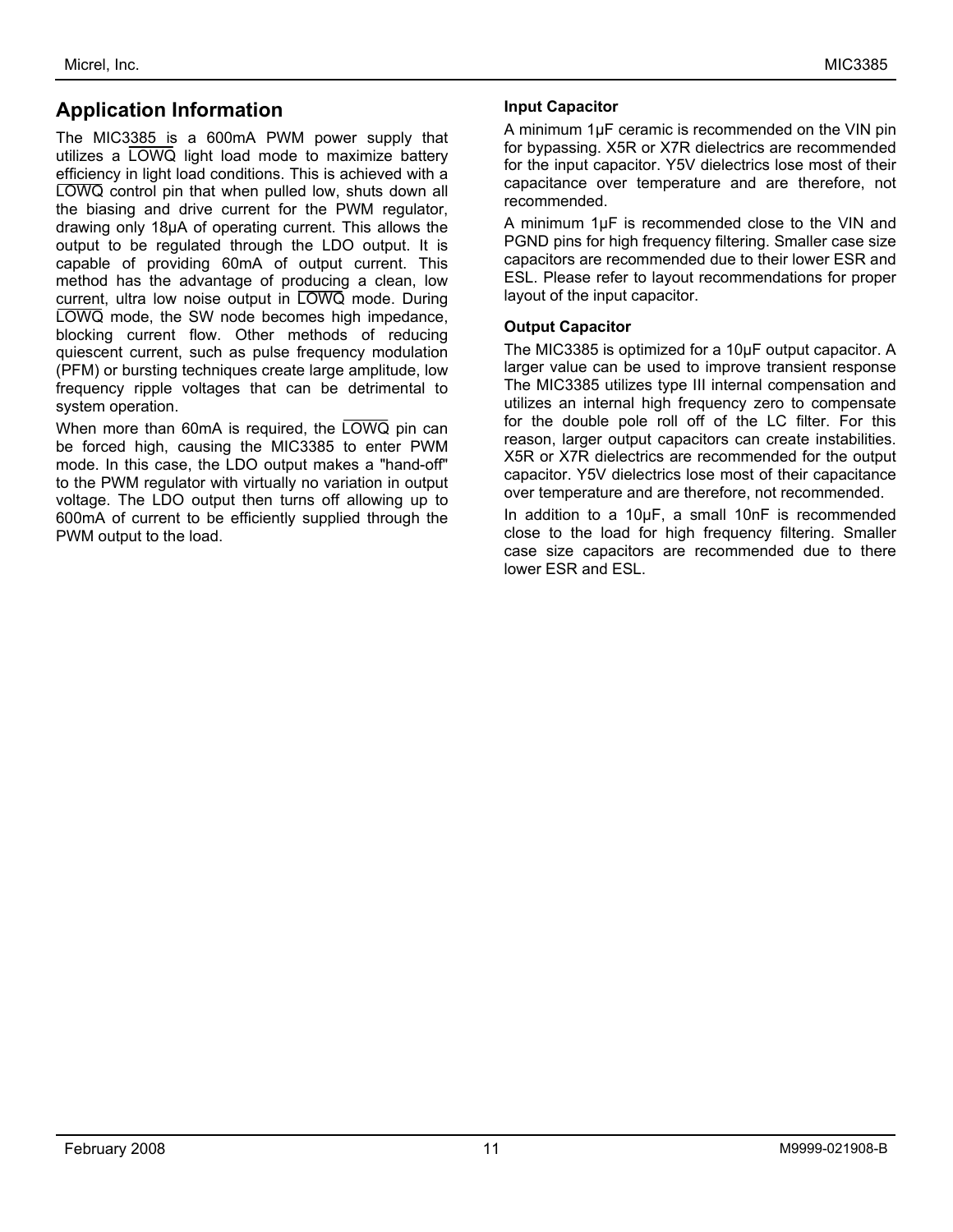## **Layout Recommendations**



**Top Layer** 



**Bottom Layer** 

#### **Note:**

The above figures demonstrate the recommended layout for the MIC3385 adjustable option.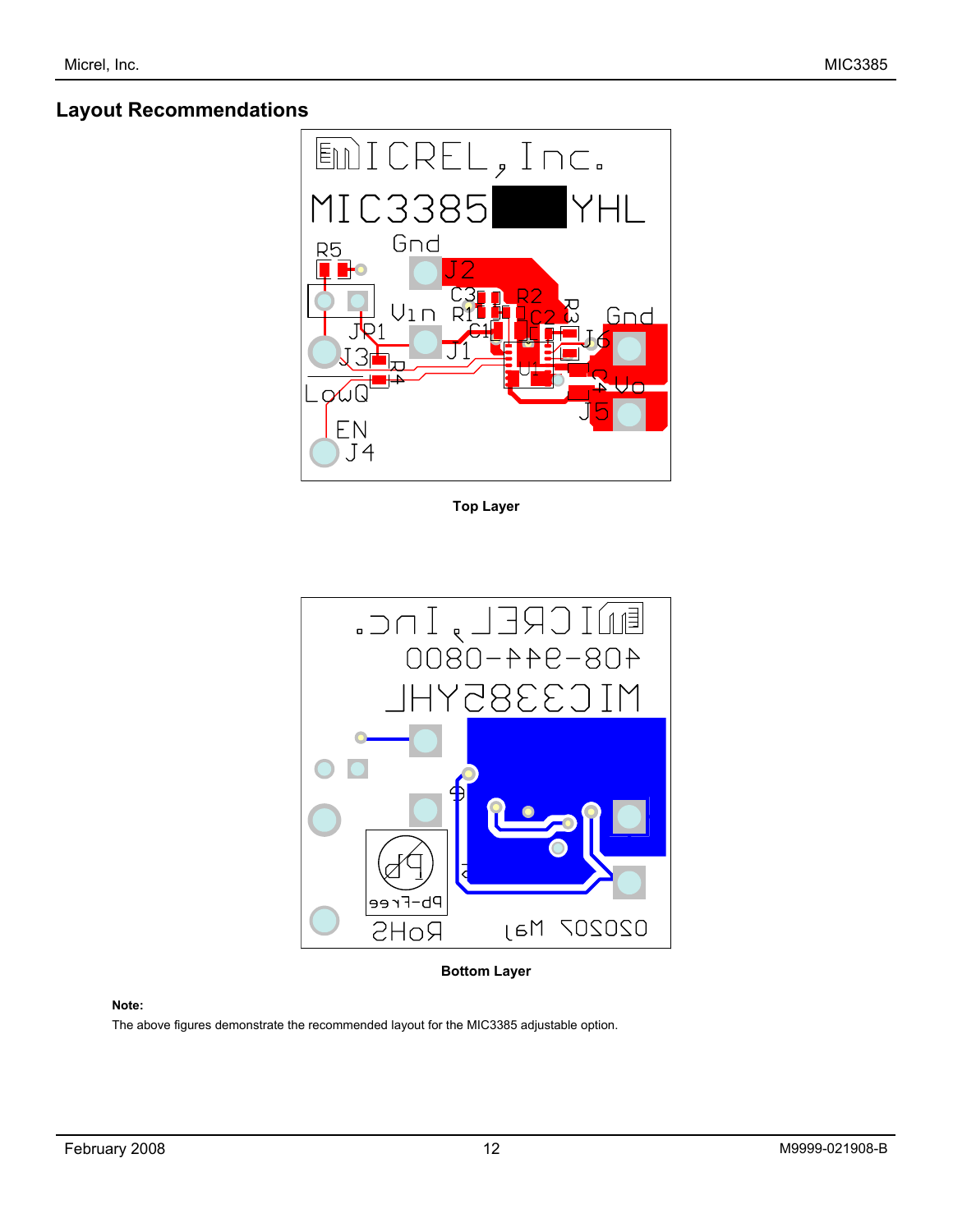

**MIC3385 Adjustable Output Schematic** 

### **Bill of Materials**

| <b>Item</b>    | <b>Part Number</b>            | <b>Manufacturer</b>         | <b>Description</b>                          | Qty.           |
|----------------|-------------------------------|-----------------------------|---------------------------------------------|----------------|
|                | C1608X5R0J106K                | $TDK^{(1)}$                 | 10µF Ceramic Capacitor X5R, 6.3V            | $\overline{2}$ |
| C1, C4         | JMK107BJ106MA-T               | Taiyo Yuden <sup>(2)</sup>  |                                             |                |
|                | GRM188R60J106M                | Murata <sup>(3)</sup>       | 10µF Ceramic Capacitor X7R, 6.3V            | 2              |
|                | $TDK^{(1)}$<br>C1005X5R0J104M |                             | 1µF Ceramic Capacitor X5R, 6.3V             |                |
| C <sub>2</sub> | 04026D104MAT2A                | $AVX^{(4)}$                 |                                             |                |
|                | VJ0402Y104KXQPW1BC            | Vishay $(5)$                | 1µF Ceramic Capacitor X7R, 6.3V             |                |
|                | C1005COG1H820J                | $TDK^{(1)}$                 | 82pF Ceramic Capacitor COG, 50V             |                |
| C <sub>3</sub> | VJ0402A80KXQPW1BC             | Vishay $(5)$                | 82pF Ceramic Capacitor COG, 10V             |                |
| R <sub>1</sub> | CRCW04021003FKEYE3            | Vishay $(5)$                | 100K, 1% 0402, 1/16W (Optional)             |                |
| R2             | CRCW04021243FKEYE3            | Vishay $(5)$                | 124K, 1% 0402, 1/16W (Optional)             |                |
| R <sub>3</sub> | CRCW060320R0FKEYE3            | Vishay $(5)$                | $20\Omega$ , 1% 0603, 1/16W                 |                |
| R4, R5         | CRCW06031002FKEYE3            | Vishay $(5)$                | 10K, 1% 0603, 1/16W                         |                |
| U1             | MIC3385YHL                    | Micrel, Inc. <sup>(6)</sup> | 8MHz Power System Module w/LDO Standby Mode |                |

**Notes:** 

1. TDK: www.tdk.com

2. Taiyo Yuden, Inc.: www.t-yuden.com

3. Murata: www.murata.com

4. AVX: www.avxcorp.com

5. Vishay: www.website.com

6. **Micrel, Inc.: www.micrel.com**